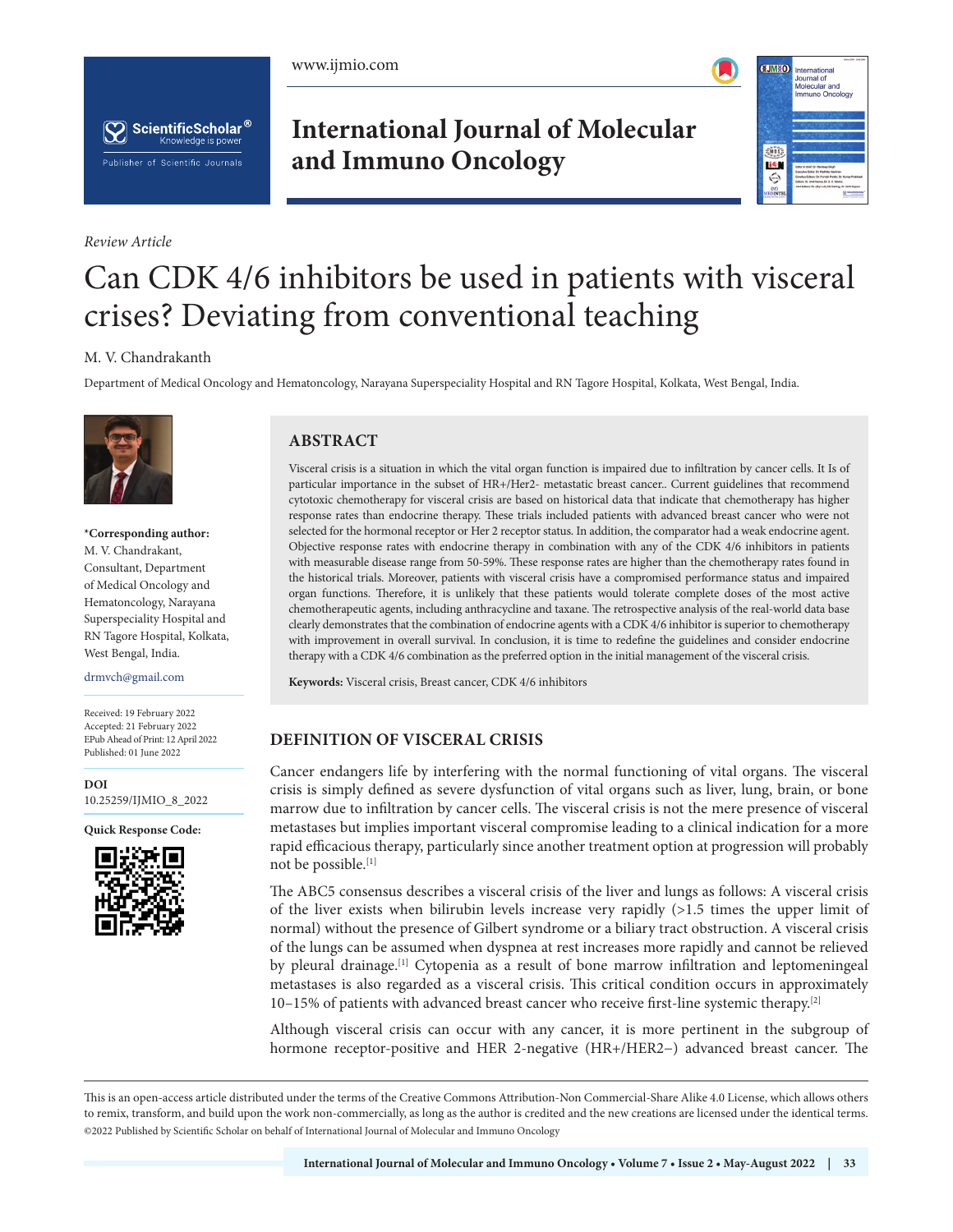presence of a visceral crisis in this particular subset helps us make a significant therapeutic decision, whether it's chemotherapy or endocrine therapy.[1]

# **CURRENT GUIDELINES AND THE BASIS OF RECOMMENDATIONS ON THE MANAGEMENT OF VISCERAL CRISIS**

The current guidelines recommend cytotoxic chemotherapy rather than endocrine therapy for the treatment of visceral crisis. This is based on the idea that chemotherapy has better and quicker responses than endocrine therapy. There are no randomized trials dedicated to the subset of HR+/HER2− advanced breast cancer patients that report differences in response rates between chemotherapy and endocrine therapy.[3] Randomized trials and meta-analyses that reported better response rates to chemotherapy versus endocrine therapy included patients with advanced breast cancer who were not selected for hormonal receptor status.<sup>[3]</sup> For example, a randomized trial among postmenopausal women with advanced breast cancer, 75% of whom had an unknown hormone receptor status, reported an overall response rate of 22% with tamoxifen versus 45% with AC chemotherapy. However, the overall survival (OS) was identical in both arms.[4] A meta-analysis reported better response rates to chemotherapy versus endocrine therapy, but the two largest trials in the meta-analysis showed trends in opposite directions, and a test for heterogeneity was significant, thus questioning this observation. Six of the seven trials reported increased toxicity with chemotherapy.[5] In the ECOG 1193 trial, over 700 advanced breast cancer patients unselected for hormone receptor status were randomized to three arms: Doxorubicin plus paclitaxel, doxorubicin, or paclitaxel. The study reported response rates of 47%, 36%, and 34%, respectively.[6]

# **RATIONALE FOR USING CDK 4/6 INHIBITORS IN VISCERAL CRISIS – DO WE HAVE THE EVIDENCE?**

Objective response rates with endocrine therapy in combination with any of the CDK 4/6 inhibitors in patients with measurable disease range from 50% to 59%. These response rates are higher than the chemotherapy rates found in the historical trials. Moreover, the early separation of PFS curves in these trials suggests rapid responses.[7,8]

All breast cancer clinical trials have excluded visceral crisis from the study population. There are just a couple of retrospective studies and case reports on the management of the visceral crisis.

The first one was in the pre-CDK 4/6 era. This retrospective study included 35 HR+/HER2− advanced breast cancer

patients with the visceral crisis. They were pre-treated with two lines of endocrine therapy. Postmenopausal women constituted 80% of the population. About 88% of patients had an ECOG performance status 2. Only two-thirds of patients could undergo cytotoxic chemotherapy. Most of them received just 1 cycle of chemotherapy. The mean time between visceral crisis and death was 4.7 weeks. It concluded that chemotherapy had no significant impact on patient outcomes.[2]

Another retrospective study of HR+/HER2− metastatic breast cancer patients in visceral crisis reported that chemotherapy confers no survival advantage when compared to supportive care (5.8 weeks vs. 6.2 weeks,  $P = 0.23$ ).<sup>[2]</sup>

The best evidence for the management of visceral crisis comes from a retrospective analysis of a real-world database. The goal of this study was to look at the efficacy of CDK 4/6 inhibitors among HR+/HER2− metastatic breast cancer patients who present with the visceral crisis at diagnosis. This included a total of 336 patients in visceral crisis 0.61 (18%) received CDK4/6 inhibitor therapy as first-line therapy. Propensity score matching was performed on all comparisons of survival. Median OS among patients who did and did not receive CDK 4/6i was 11 months and 6 months, respectively (*P* = 0.01). Two-year OS was 26.1% for patients who received CDK 4/6i and 8.1% for those who received chemotherapy. The use of CDK4/6i in the presence of visceral crisis at diagnosis was associated with a 5-month improvement in OS compared to chemotherapy.[9]

### **VISCERAL CRISIS WITH HEPATIC DYSFUNCTION – A UNIQUE CHALLENGE**

Patients with the visceral crisis with hepatic dysfunction, in particular, pose a unique challenge in the management. This is because the most active chemotherapeutic agents, namely, anthracyclines and taxanes are extensively metabolized in the liver. Consequently, the use of these agents at adequate doses would not be feasible. Endocrine therapy in combination with a CDK 4/6i can be safely administered in this situation. For example, for abemaciclib, no dosage adjustments are necessary for patients with mild or moderate hepatic impairment (Child-Pugh A or B). We need to reduce the dosing frequency in patients with severe hepatic impairment (Child-Pugh C). For ribocilcib, no dose adjustment is necessary for mild hepatic impairment (Child-Pugh Class A). The recommended starting dose is 400 mg once daily for patients with moderate (Child-Pugh Class B) and severe hepatic impairment (Child-Pugh Class C). In the case of a heavily pre-treated endocrine-resistant disease and if the patient qualifies for chemotherapy, the combination of platinum and fluoropyrimidine is reasonably safe in these circumstances.